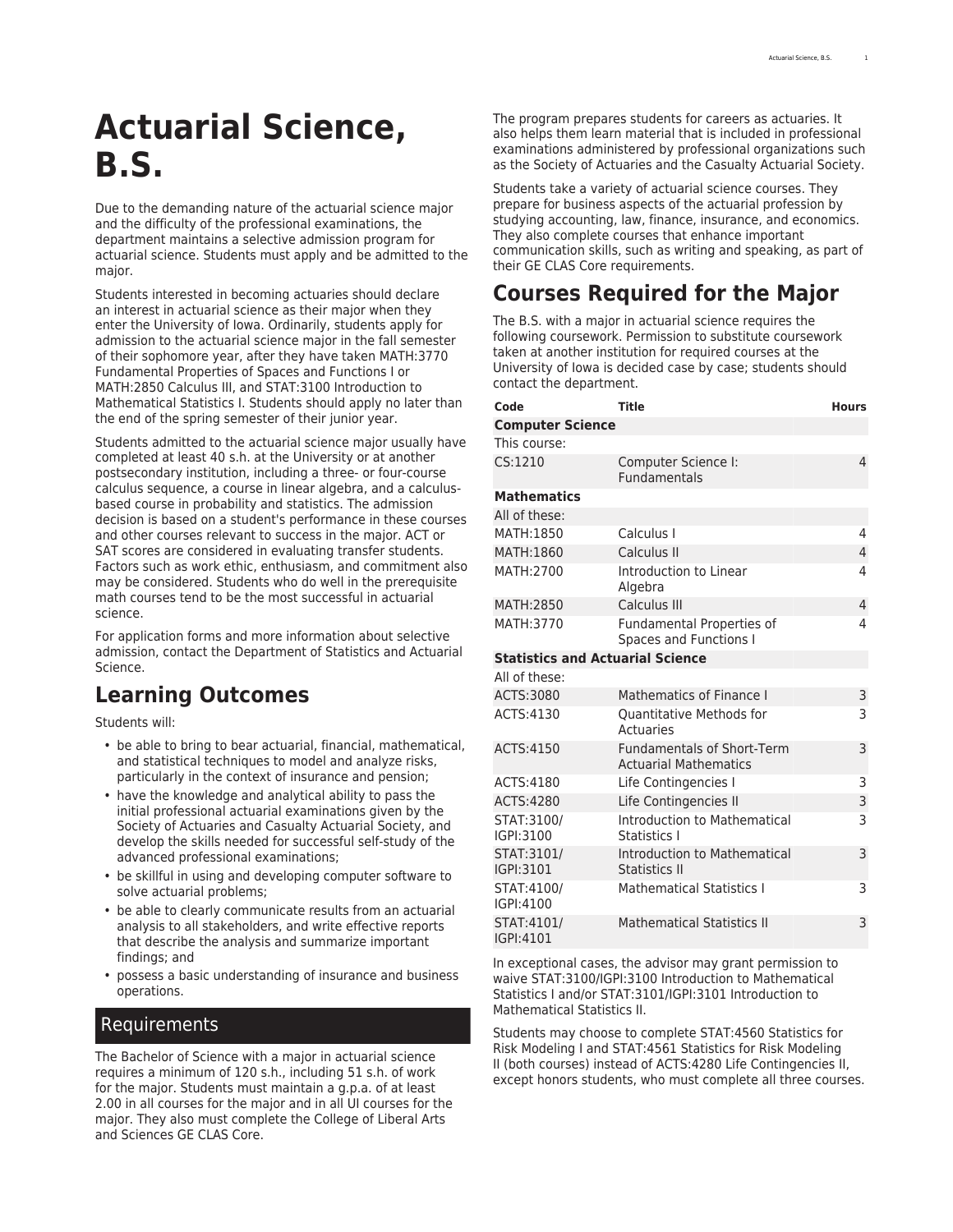#### Honors

## **Honors in the Major**

Students majoring in actuarial science have the opportunity to graduate with honors in the major. They must maintain a UI cumulative g.p.a. of at least 3.33, a g.p.a. of at least 3.40 in all departmental courses, and complete the following five courses in addition to all courses required for the major.

| Code       | Title                                                     | <b>Hours</b> |
|------------|-----------------------------------------------------------|--------------|
| ACTS:6200  | <b>Predictive Analytics</b>                               | 3            |
| FIN:3300   | Corporate Finance                                         | 3            |
| MATH: 3600 | Introduction to Ordinary<br><b>Differential Equations</b> | 3            |
| STAT:4560  | Statistics for Risk Modeling I                            | 3            |
| STAT:4561  | Statistics for Risk Modeling II                           | 3            |

### **University of Iowa Honors Program**

In addition to honors in the major, students have opportunities for honors study and activities through membership in the University of Iowa Honors Program. Visit [Honors at Iowa](https://honors.uiowa.edu/) to learn about the University's honors program.

Membership in the UI Honors Program is not required to earn honors in the actuarial science major.

#### Career Advancement

Most actuaries are employed by insurance companies or employee benefits consulting firms. They have responsibilities related to all phases of product development and maintenance for their companies. Individual employers who need guidance in establishing employee insurance and retirement programs also hire actuarial science graduates. A growing number of actuaries work in asset/liability management, some in investment firms, and others in insurance companies.

Actuaries have always been in high demand and earn good salaries. Most Iowa graduates find work as actuaries, but some become financial managers and teachers. They take positions in locations all across the country, often in large metropolitan areas.

The [Pomerantz Career Center](https://careers.uiowa.edu/) offers multiple resources to help students find internships and jobs.

#### Academic Plans

#### **Four-Year Graduation Plan**

The following checkpoints list the minimum requirements students must complete by certain semesters in order to stay on the University's [Four-Year Graduation Plan.](https://newstudents.uiowa.edu/graduate-four-years/) Courses in the major are those required to complete the major; they may be offered by departments other than the major department.

Much of the coursework is sequential, so students must begin requirements for the major as soon as possible. Individual study plans must be made carefully. Students who first enroll for a spring semester must consult their advisor to confirm a four-year plan.

**Before the third semester begins:** MATH:1860 Calculus II and MATH:2700 Introduction to Linear Algebra.

**Before the fifth semester begins:** MATH:2850 Calculus III, MATH:3770 Fundamental Properties of Spaces and Functions I, STAT:3100/IGPI:3100 Introduction to Mathematical Statistics I, STAT:3101/IGPI:3101 Introduction to Mathematical Statistics II, and ACTS:3080 Mathematics of Finance I.

#### **Before the seventh semester begins:**

STAT:4101/IGPI:4101 Mathematical Statistics II, ACTS:4130 Quantitative Methods for Actuaries, ACTS:4150 Fundamentals of Short-Term Actuarial Mathematics, ACTS:4180 Life Contingencies I, and at least 90 s.h. earned toward the degree.

**Before the eighth semester begins:** ACTS:4280 Life Contingencies II.

**During the eighth semester:** enrollment in all remaining coursework in the major, all remaining GE CLAS Core courses, and a sufficient number of semester hours to graduate.

## **Sample Plan of Study**

Sample plans represent one way to complete a program of study. Actual course selection and sequence will vary and should be discussed with an academic advisor. For additional sample plans, see [MyUI.](https://myui.uiowa.edu/my-ui/student/records/advising/plans/sample-plan-search.page)

#### **Actuarial Science, B.S.**

| Course                                                                                                                               | <b>Title</b>                                                     | <b>Hours</b> |  |  |
|--------------------------------------------------------------------------------------------------------------------------------------|------------------------------------------------------------------|--------------|--|--|
| <b>Academic Career</b>                                                                                                               |                                                                  |              |  |  |
| <b>Any Semester</b>                                                                                                                  |                                                                  |              |  |  |
| Students apply to the Actuarial Science BS program<br>through a selective process. Acceptance is not<br>quaranteed.                  |                                                                  |              |  |  |
| GE CLAS Core: Sustainability b                                                                                                       |                                                                  |              |  |  |
|                                                                                                                                      | <b>Hours</b>                                                     | 0            |  |  |
| <b>First Year</b><br>Fall                                                                                                            |                                                                  |              |  |  |
| CS:1210                                                                                                                              | Computer Science I: Fundamentals                                 | 4            |  |  |
| MATH:1850                                                                                                                            | Calculus I <sup>d</sup>                                          | 4            |  |  |
| RHET:1030<br>or ENGL:1200                                                                                                            | Rhetoric<br>or The Interpretation of<br>Literature               | $3 - 4$      |  |  |
| $4 - 5$<br>GE CLAS Core: World Languages First Level<br>Proficiency or elective course                                               |                                                                  |              |  |  |
| CSI:1600                                                                                                                             | Success at Iowa                                                  | 1            |  |  |
| Attend the Actuarial Science, Insurance and Risk<br>Management Job Fair during the fall semester to<br>apply for summer internships. |                                                                  |              |  |  |
|                                                                                                                                      | <b>Hours</b>                                                     | 16-18        |  |  |
| <b>Spring</b>                                                                                                                        |                                                                  |              |  |  |
| MATH:1860                                                                                                                            | Calculus II                                                      | 4            |  |  |
| MATH:2700                                                                                                                            | Introduction to Linear Algebra                                   | 4            |  |  |
| GE CLAS Core: Diversity and Inclusion <sup>t</sup><br>3                                                                              |                                                                  |              |  |  |
| $4 - 5$<br>GE CLAS Core: World Languages Second Level<br>Proficiency or elective course                                              |                                                                  |              |  |  |
|                                                                                                                                      | <b>Hours</b>                                                     | $15 - 16$    |  |  |
| <b>Second Year</b><br>Fall                                                                                                           |                                                                  |              |  |  |
| MATH:2850                                                                                                                            | Calculus III                                                     | 4            |  |  |
| STAT:3100                                                                                                                            | <b>Introduction to Mathematical</b><br>Statistics I <sup>9</sup> | 3            |  |  |